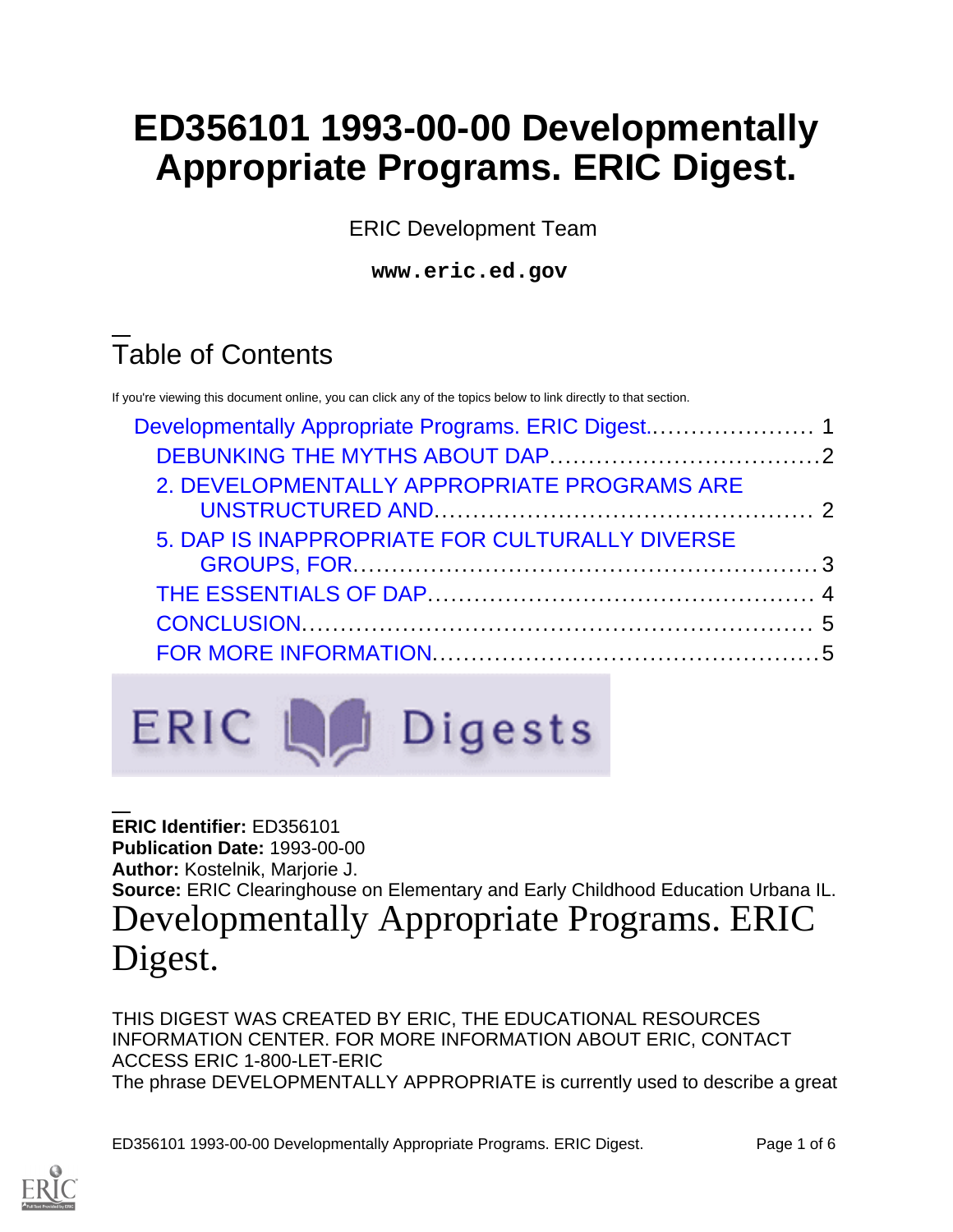many early childhood education practices. This term is sometimes used to justify such incompatible notions as readiness programs that structure children's learning within narrowly defined parameters and programs that advocate giving children the gift of time by providing little or no structure. It may be used to rationalize grouping children by ability or by almost any criteria OTHER than ability. These inconsistencies have led to much confusion about what developmentally appropriate practices (DAP) or programs entail (Walsh, 1991).

## <span id="page-1-0"></span>DEBUNKING THE MYTHS ABOUT DAP

In the absence of informed understanding, myths have sprung up to explain what DAP means. Some of these myths represent collective opinions that are based on false assumptions or are the product of fallacious reasoning. Others result from intuitive interpretations of child behavior or superficial understanding of child development and learning-related theories and research (Spodek, 1986). Still more myths have been created as a way for people to make finite and absolute a concept that is in fact open-ended and amenable to many variations. Some of the most common myths or erroneous assumptions about DAP are:

1. THERE IS ONLY ONE RIGHT WAY TO IMPLEMENT A DEVELOPMENTALLY APPROPRIATE PROGRAM. This belief is based on the underlying assumption that one method of teaching suits all children. On the contrary, individual teaching episodes can and should be qualified by "it depends" (Newman and Church, 1990). Practitioners need to continually weigh what they do in relation to their knowledge about how children develop and learn; examine their assumptions and learn from the children as they evaluate the effectiveness of their teaching; and search for the BEST ANSWERS (rather than one RIGHT ANSWER) to meet the needs of children with a wide range of abilities, learning styles, interests, and backgrounds at a particular time and in a particular situation.

#### <span id="page-1-1"></span>2. DEVELOPMENTALLY APPROPRIATE PROGRAMS ARE UNSTRUCTURED AND

PRACTITIONERS OFFER MINIMAL, IF ANY, GUIDANCE TO THE CHILDREN INTHEIR CARE. Structure refers to the extent to which teachers

develop an instructional plan, then organize the physical setting and social environment to support the achievement of educational goals (Spodek, Saracho, and Davis, 1991). By this definition, developmentally appropriate classrooms are highly structured, but fluid enough to use input from the children (Newman and Church, 1990) to change the teacher's instructional plan. Children may ask questions, suggest alternatives, express interests, and develop plans that may lead the instruction in new directions so that instructional goals can be reached. Developmentally appropriate classrooms are active, but not chaotic; children are on-task, but not rigidly following a single line of inquiry.

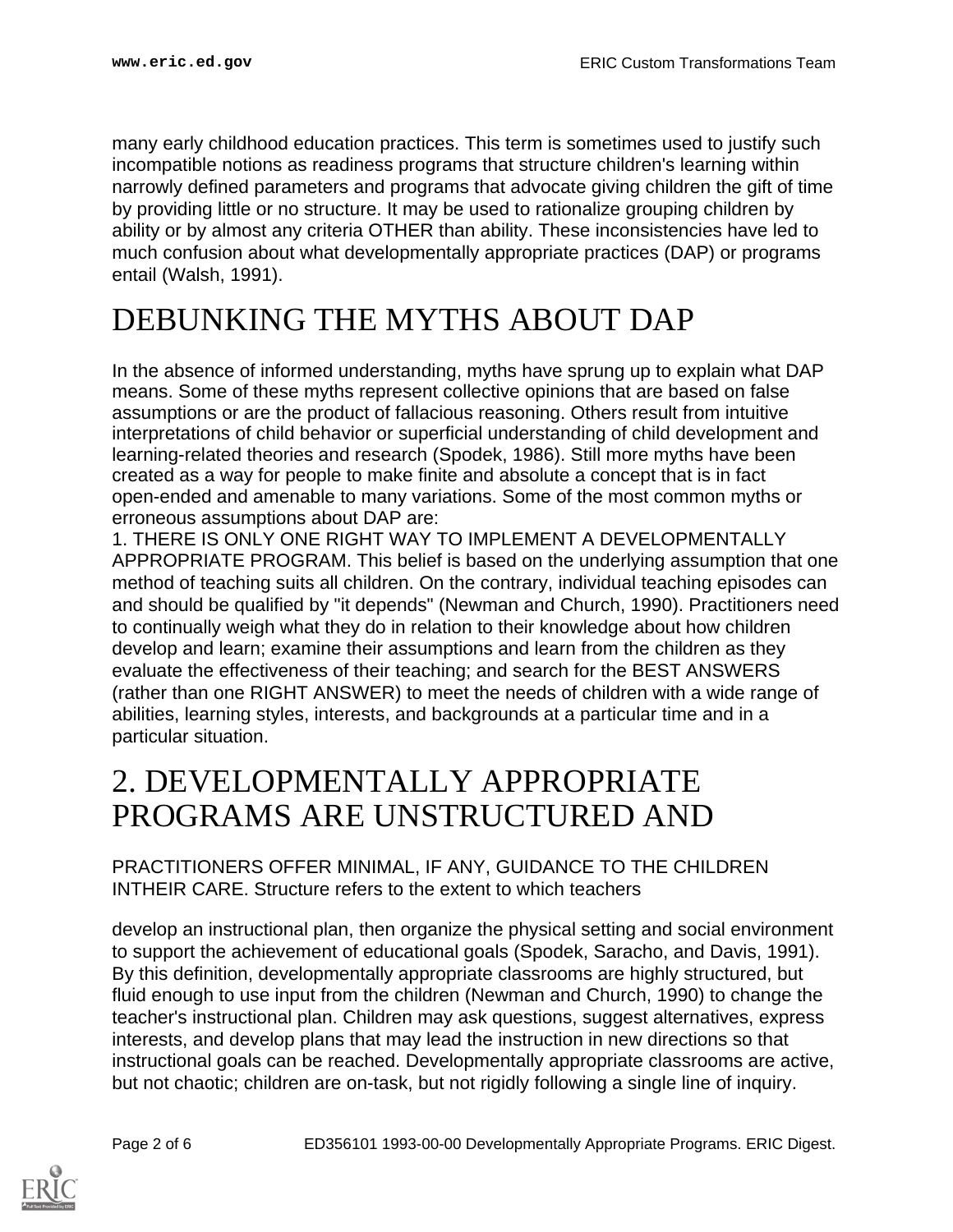Overall instructional goals are merged with more immediate ones to create a flexible, stimulating classroom structure.

3. IN DEVELOPMENTALLY APPROPRIATE PROGRAMS, THE EXPECTATIONS FOR CHILDREN'S BEHAVIOR AND LEARNING ARE LOW. Learning can be characterized as occurring in two directions, vertically and horizontally. Vertical learning is traditional hierarchical learning, that is, piling new facts or skills on top of previously learned ones to increase the number and complexity of facts and skills attained. Horizontal learning, however, is conceptually based. In this framework, experiences occur more or less simultaneously, and the role of the learner becomes that of making connections among these experiences, which leads to an understanding of the world through the development of increasingly elaborate concepts. Both vertical and horizontal learning are essential to human understanding, but horizontal learning, also known as "concept development," tends to be neglected in traditional primary education. Because children in the early years are establishing the conceptual base from which all future learning will proceed, their need for a solid, broad foundation is great. The breadth of the conceptual base children form eventually influences their performance in school. A balance in the curriculum, with both kinds of learning addressed and valued, is a fundamental aspect of DAP. Such a balance results not in children learning LESS, but in children learning BETTER.

#### 4. ACADEMICS HAVE NO PLACE IN DEVELOPMENTALLY APPROPRIATE

PROGRAMS. Proponents and opponents of this myth in the early childhood community tend to equate academics with technical subskills or rote instruction; confuse concepts with methods; and ignore the ways in which reading, writing, and number-related behavior and understanding emerge in young children's lives. Children may manifest literacy-related behaviors and an interest in counting and calculating very early, seeking new knowledge and skills as they mature and their capacities to KNOW and DO increase. There is no specific time before or after which this learning is either appropriate or inappropriate. Programs that focus on isolated skill development and rely on long periods of whole group instruction or abstract paper-and-pencil activities are unlikely to meet the needs of young children. By contrast, those that emphasize concepts and processes, and use small group instruction and active manipulation of relevant, concrete materials and interactive learning, provide a solid foundation for academics within a context of meaningful activity.

#### <span id="page-2-0"></span>5. DAP IS INAPPROPRIATE FOR CULTURALLY DIVERSE GROUPS, FOR

CHILDREN OF VARYING SOCIOECONOMIC BACKGROUNDS, OR FOR CHILDREN WITHSPECIAL NEEDS. While specific details of what is appropriate for

children will vary from population to population and from child to child, the principles

ED356101 1993-00-00 Developmentally Appropriate Programs. ERIC Digest. Page 3 of 6

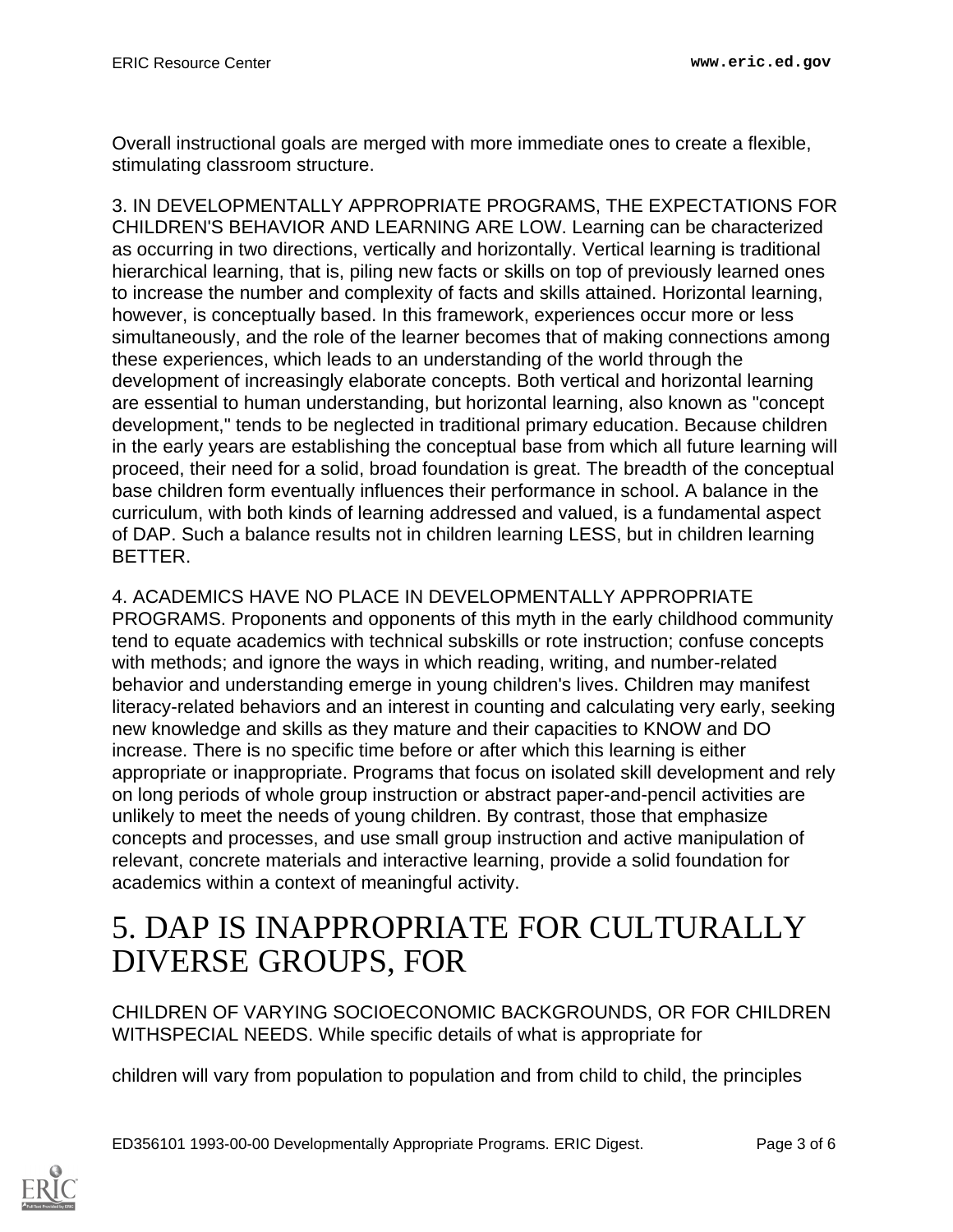guiding developmentally appropriate programs are universally applicable. To put it another way, one might ask, For what children is it appropriate to ignore how they develop and learn? If the answer is none, then there is no group for whom the basic tenets of DAP do not apply.

## <span id="page-3-0"></span>THE ESSENTIALS OF DAP

Figuring out what does or does not constitute developmentally appropriate practice requires more than debunking the myths related to DAP. It involves looking at every practice in context and making judgments about each child and the environment in which he or she is functioning. The guidelines for DAP put forward by the National Association for the Education of Young Children (Bredekamp, 1987), and later corroborated and embellished by organizations such as the National Association of State Boards of Education (NASBE) and the National Association of Elementary School Principals (NAESP), provide an excellent resource for thinking about DAP. They serve to inform our decision making and to give us a basis for continually scrutinizing our professional practices. Guidelines, however, cannot be expected to tell us everything there is to know about DAP. Every day practitioners find themselves in situations in which they must make judgments about what to value and what to do. The essence of DAP can be expressed as:

#### o

Taking into account everything we know about how children develop and learn, and matching that to the content and strategies planned for them in early childhood programs.

Specialized knowledge about child development and learning is the cornerstone of professionalism in early childhood education. Such knowledge encompasses recognizing common developmental threads among all children and understanding significant variations across cultures. Teachers and caregivers with the knowledge needed to do these things are better equipped and more likely to engage in developmentally appropriate practices; more likely to accept typical variations among children and accurately recognize potential problems that may require specialized intervention; and more likely to understand the degree of developmental readiness children need to achieve particular goals.

Treating children as individuals, not as a cohort group. Practitioners are called on daily to make decisions that require them to see each child as distinct from all others.

In their efforts to guide children's instruction and establish appropriate expectations, teachers and caregivers must weigh such variables as the children's experiences,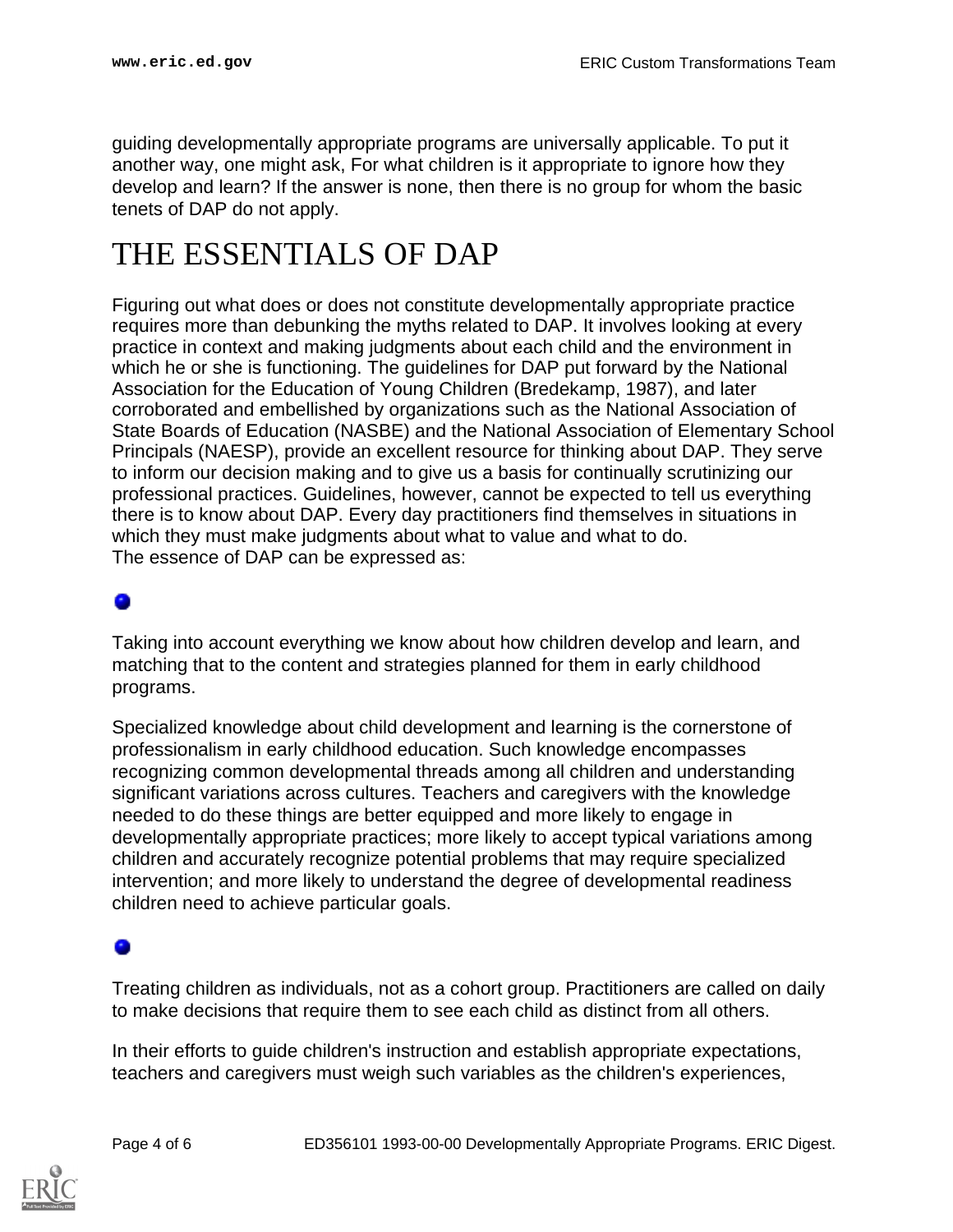knowledge and skills, age, and level of comprehension. Contextual factors, and physical resources and the amount of time available, can also affect teacher judgments.

#### 0

Treating children with respect by recognizing their changing capabilities, and viewing them in the context of their family, culture, and community, and their past experience and current circumstances.

Respect involves having faith in children's ability to eventually learn the information, behavior, and skills they will need to constructively function on their own. Having respect implies believing children are capable of changing their behavior and of making self-judgments. Caregivers and teachers manifest respect when they allow children to think for themselves, make decisions, work toward their own solutions to problems, and communicate their ideas. Out of respect, child care workers allow children to make choices about activities and where to sit at the lunch table. They encourage toddlers to pour their own juice, preschoolers to become actively engaged in clean-up, and school-age children to help determine the activities for the day. Respect for children's increasing competence involves allowing them to experience the exhilaration of accomplishment, and recognizing that self-control is an emerging skill that children achieve over time, given adequate support and guidance. With this in mind, children's transgressions are handled as gaps in knowledge and skills, not as character flaws.

## <span id="page-4-0"></span>**CONCLUSION**

Experiences planned for children and expectations for children should reflect the notion that early childhood is a time of life qualitatively different from the later school years and adulthood. Granting individual interpretation of the essence of DAP, the basic tenets outlined above provide a common foundation for defining high quality early childhood programs. Such programs are ones in which children of all abilities, ages, races, cultures, religious beliefs, socioeconomic, and family and lifestyle backgrounds feel lovable, valuable, and competent.

## <span id="page-4-1"></span>FOR MORE INFORMATION

Bredekamp, S. Ed. DEVELOPMENTALLY APPROPRIATE PRACTICE IN EARLY CHILDHOOD PROGRAMS SERVING CHILDREN FROM BIRTH THROUGH AGE 8. Expanded Edition. Washington, DC: National Association for the Education of Young Children, 1987.

Kostelnik, Marjorie J. "Recognizing the Essentials of Developmentally Appropriate Practice." CHILD CARE INFORMATION EXCHANGE (March, 1993): 73-77.

Kostelnik, Marjorie J. "MYTHS Associated with Developmentally Appropriate Programs." YOUNG CHILDREN (May, 1992): 17-23. EJ 447 666.

ED356101 1993-00-00 Developmentally Appropriate Programs. ERIC Digest. Page 5 of 6